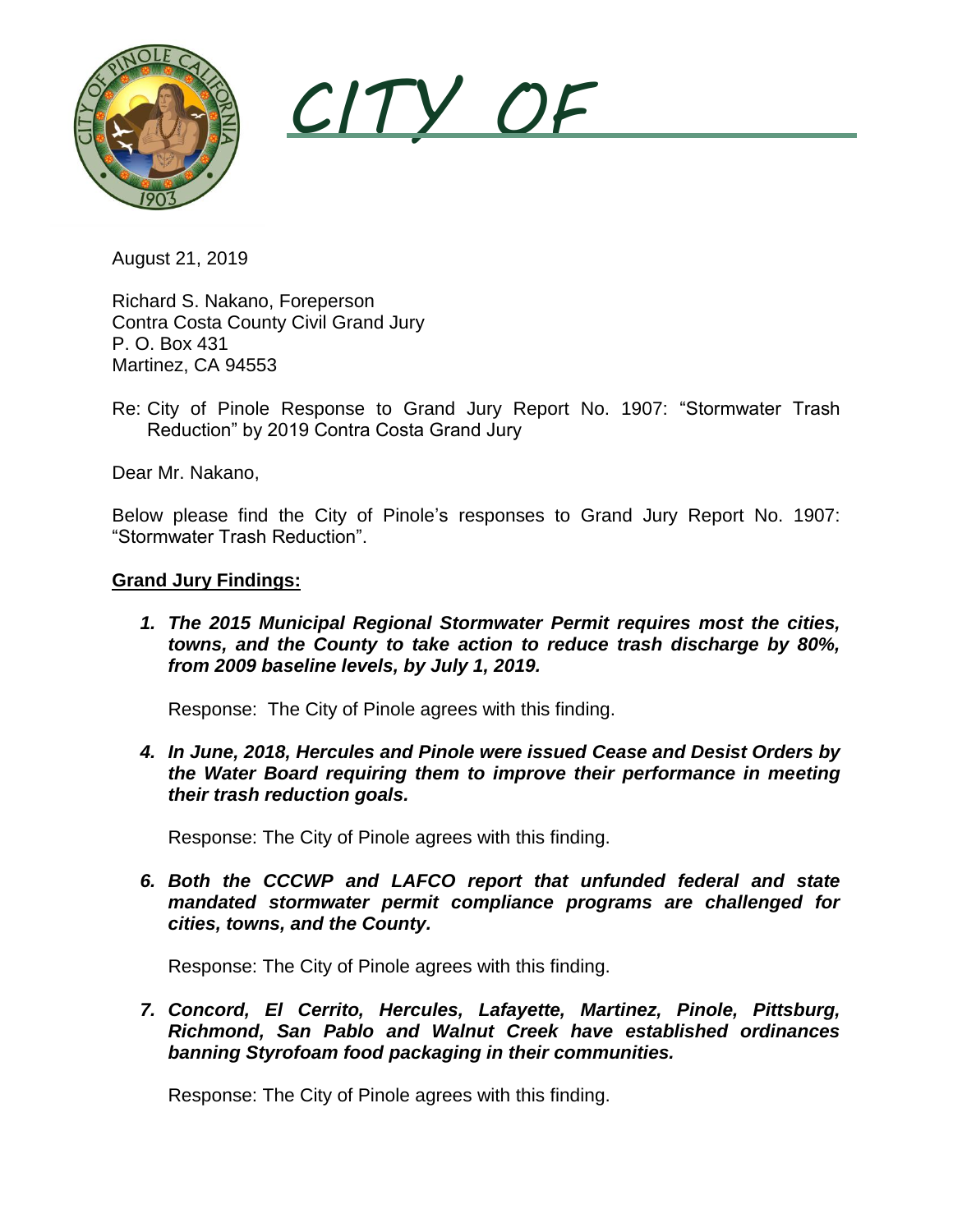# *8. Caltrans reports that highways and ramps along portions of Highway 4 and 24, and Interstates 80, 580, and 680 in Antioch, El Cerrito, Richmond, and the unincorporated areas of the County are high trash generation areas.*

Response: The City of Pinole partially disagrees with this finding. The City of Pinole should also be listed as impacted by high trash generation along the portion of Interstate 80 and the ramps that are in Pinole.

# *9. No narrative summary of the accomplishments, challenges, cost and funds needed to fully comply with the Permit is provided in the required annual reports prepared by CCCWP, the County and each city and town.*

Response: The City of Pinole agrees with this finding.

# **Grand Jury Recommendations:**

# *1. The City Councils of Hercules and Pinole should each consider directing their city manager to implement trash controls to bring them into compliance with 80% trash reduction goal by December 31, 2019.*

Response: The recommendation has been implemented. Summary as follows:

R1-1. The City of Pinole adopted a trash capture ordinance in late 2017. The City hosted a vendor fair to introduce commercial property owners and managers to trash capture manufacturers and installers. Implementation and compliance efforts are ongoing. The City has performed three direct mailings at targeted commercial property owners and managers educating them about the requirements of the ordinance. We have experience a significant number of property owners and managers seeking and achieving compliance. We continue to address compliance as a component of our Code Enforcement activities.

R1-2. The Pinole City Council approved as part of the FY 2019/20 annual operating budget more than double the funding for the Code Enforcement division. Staffing has increased, facilitating more active Code Enforcement activities.

R1-3. The City of Pinole hosted a tour with three staff members of the RWQCB to demonstrate the compliance efforts. The RWQCB staff was able to see many properties in compliance as well as a few that were not in compliance.

R1-4. A Code Enforcement Officer visited restaurants in Pinole in the 4<sup>th</sup> quarter of FY 2018/19 to educate businesses about the Styrofoam ban. The Code Enforcement Officer revisited every restaurant and all were in compliance with the Styrofoam ban.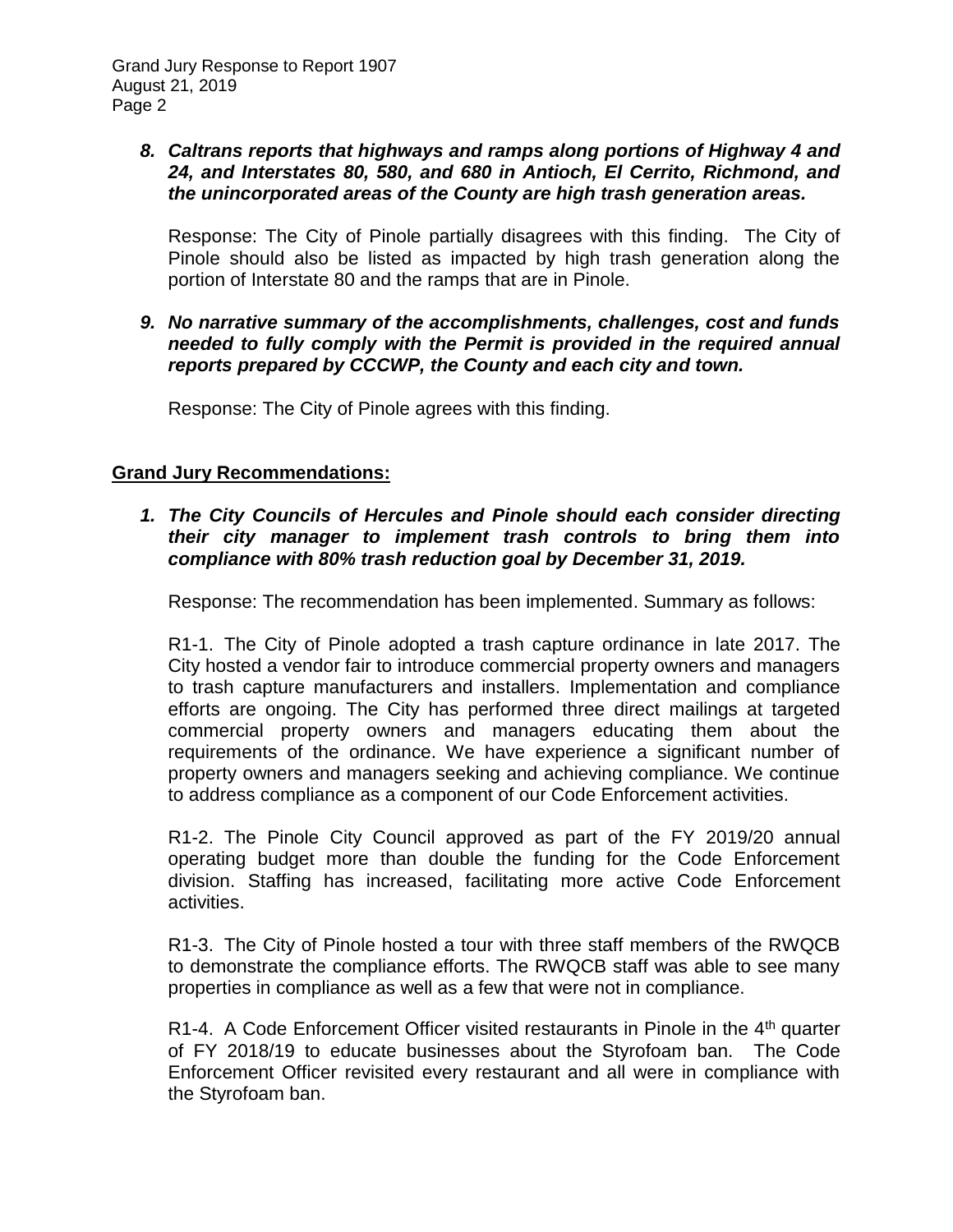R1-5. In FY 2017/18 the Pinole City Council approved a capital project to install trash capture devices in several additional medium to low trash volume roads. Additionally, the project included the installation of trash capture devices in City owned parking lots in high trash capture areas.

### *3. The Board of Supervisors and all City/Town Councils should consider directing staff to provide concise summary of their Annual Reports, citing their accomplishments, challenges, costs and funds needed to fully comply with the Permit, by December 31, 2019.*

Response: The recommendation has not yet been implemented but in part will be implemented in the future. The City of Pinole will provide a concise summary of our accomplishments with our Annual Report. The City of Pinole is not able to quantify the full cost to comply with the Permit. Costs will be shared by the CCCWP, private property owners, Caltrans, and the City.

### *4. The Board of Supervisors and all City/Town Councils should consider identifying additional review sources to fully fund Permit requirements in order to comply with the Permit and avoid potential liability, by June 30, 2020.*

Response: The recommendation has, in part, been implemented. Additionally, parts of the recommendation require further analysis.

R4-1. The City of Pinole has directed funding from the Solid Waste Fund for the purchase of a Street Sweeper to aid with permit compliance.

R4-2. The City of Pinole directs some road maintenance funding toward the cost of implementing the street sweeping program to aid with permit compliance.

R4-3. The City, as part of the CCCCWP, has supported legislation at the State level to create a utility user fee structure for stormwater programs. The State legislature has failed to pass such legislation.

R4-4. The City of Pinole has already passed local sales tax revenue measures for Police, Fire, Recreation, and Road Maintenance. The City's ability to continue to pass local sales tax measures is capped by State law. The City lacks adequate funding for public safety and thus needs to focus local funding measures here prior to unfunded State mandates.